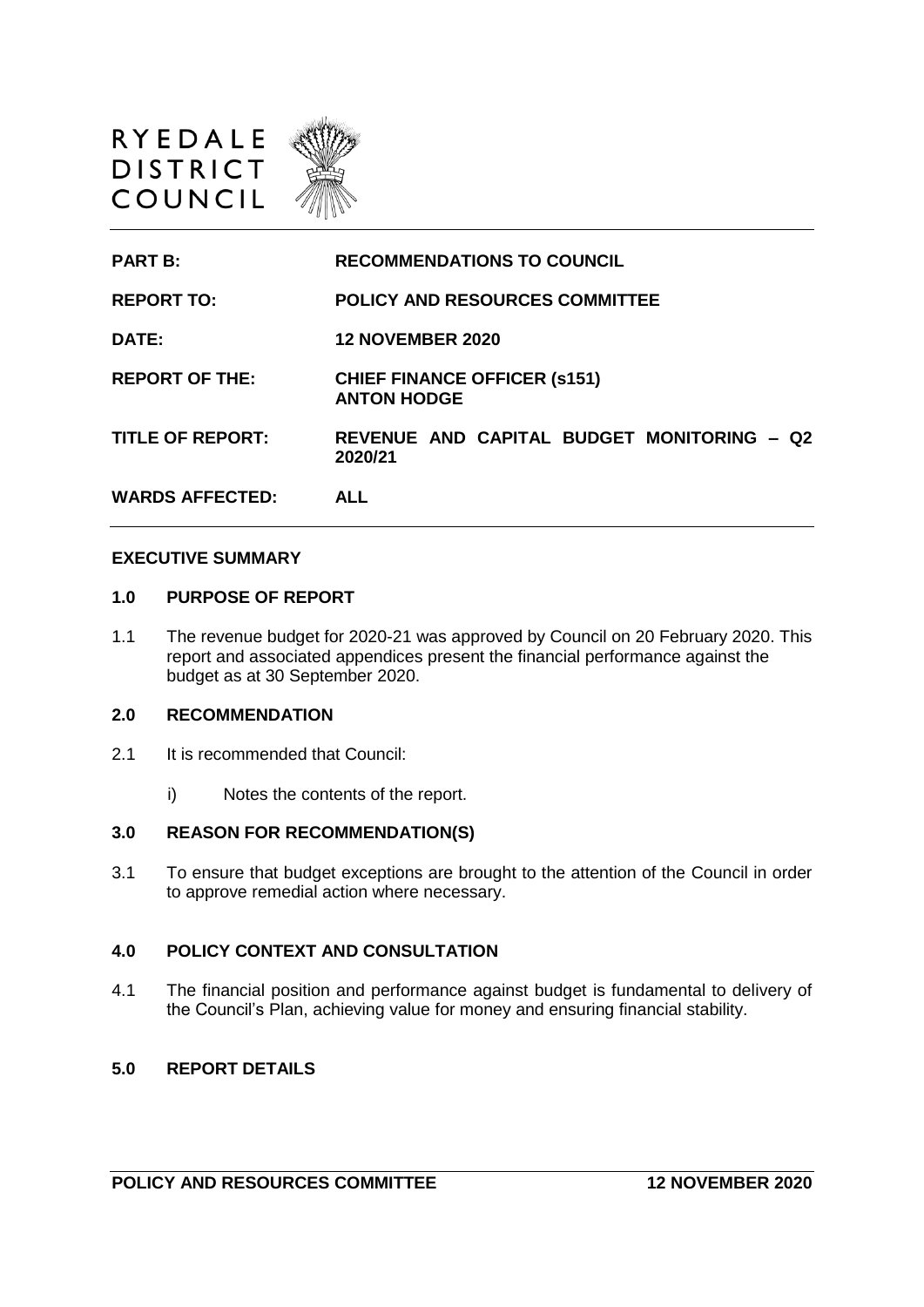## **General Fund (Appendix A) – Revenue Estimates**

5.1 The forecast year-end position estimates a deficit of £1,610k. Further details are set out below. Planned savings and efficiencies of £434k for the year, identified as part of the 2020/21 budget setting process were built into the base budgets and are reflected in the numbers below and appendix A. Most of the savings were identified following the review of budgets to ensure that they more realistically reflected current estimates, although £38k of efficiencies were identified as a target to reduce costs / maximise income.

## **Covid-19 impact on Revenue Budget**

- 5.2 Forecasts have been prepared using the latest information gathered for the Financial impacts monitoring returns to MHCLG and the position reported here uses the estimates for the full financial year as at the end of September.
- 5.3 Gross costs that will be incurred by the Council resulting from the Coronavirus pandemic are estimated to be £2.7m as shown below. It is stressed that these are estimated costs for the full year and therefore will almost certainly change as the impact of a second full national lockdown takes effect. The list shows that actual costs incurred to date were £879k.

| <b>Estimated</b> | Costs     |
|------------------|-----------|
|                  | to date   |
|                  |           |
| 160              | 14        |
| 46               | 41        |
| 159              | 79        |
| 67               | 47        |
| 60               | 6         |
| 163              | 0         |
| 256              | 51        |
| 28               | 8         |
| 80               | 79        |
| 25               | 13        |
| 20               | 21        |
| 49               | 0         |
| 43               | 0         |
| 20               | 0         |
| 23               | 5         |
| 449              | 0         |
| 430              | 215       |
| 359              | 222       |
| 58               | 0         |
| 30               | 0         |
| 3                | 0         |
| 115              | 51        |
| 22               | 12        |
|                  | Full Year |

**POLICY AND RESOURCES COMMITTEE 12 NOVEMBER 2020**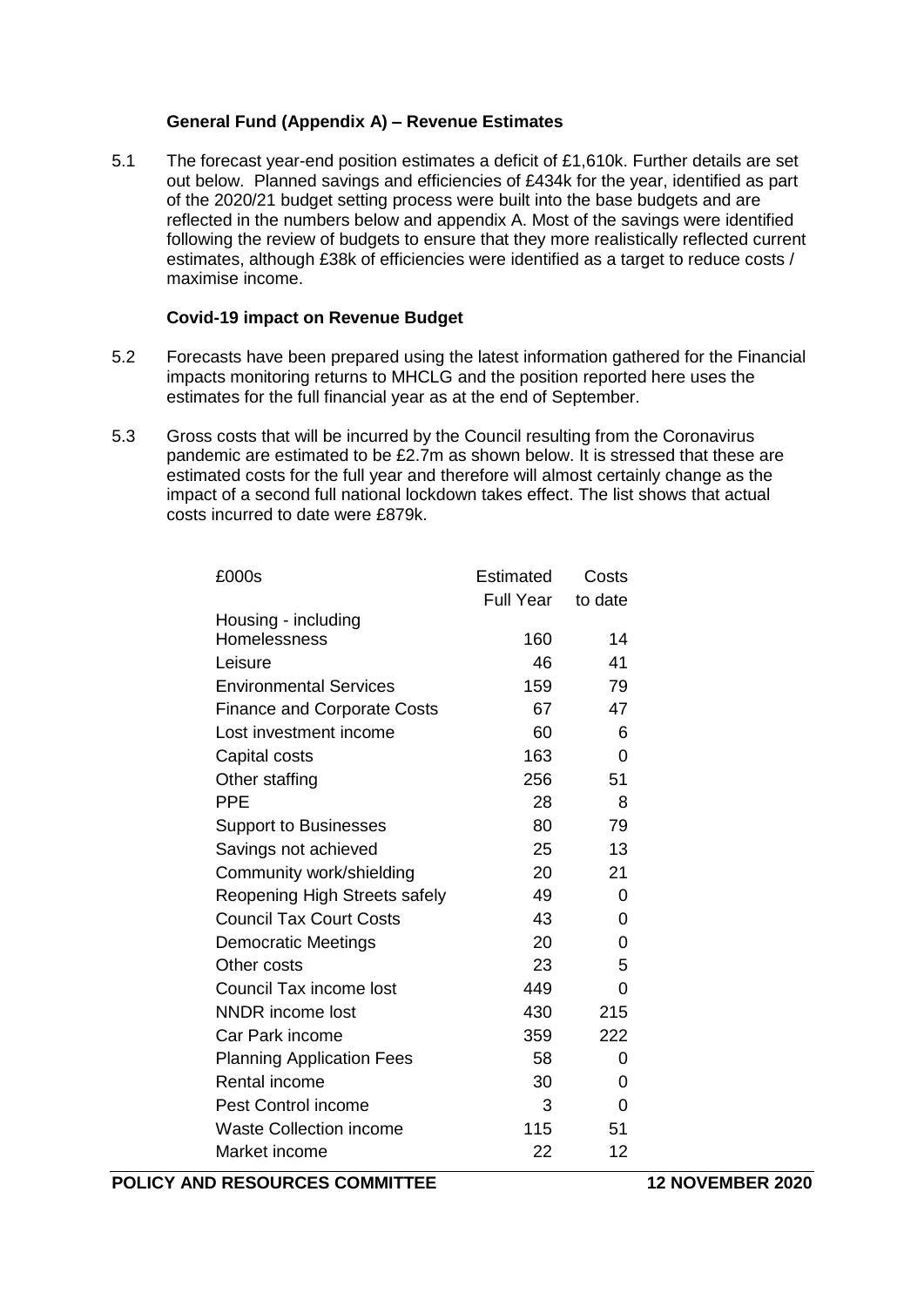| Lifeline income | 14    | 12  |
|-----------------|-------|-----|
| Other income    | 15    |     |
|                 | 2,695 | 879 |
|                 |       |     |

5.4 The £2.695m is the estimated annual gross cost. The government has provided some funding to assist with this. To date this has been confirmed as the following £817k:

| MHCLG grant 1                          | 28,859  |
|----------------------------------------|---------|
| MHCLG grant 2                          | 551,775 |
| MHCLG grant 3                          | 82,872  |
| MHCLG grant 4                          | 100,000 |
| <b>MHCLG New Burdens grant funding</b> | 3,750   |
| <b>Reopening High Streets Safely</b>   | 49,266  |
|                                        | 816,522 |

5.5 In addition, the Council has provided £250k from reserves, plus £20k of it's normal grants budget to support these costs. Taking these into account, there is a potential remaining funding gap of £1,608k as below:

| <b>Estimated Gross costs for full year</b> | 2,695k |
|--------------------------------------------|--------|
| less                                       |        |
| Government funding                         | 817k   |
| Grants budget                              | 20k    |
| Reserves                                   | 250k   |
| <b>Funding Gap</b>                         | 1.608k |

- 5.6 This £1,608k corresponds to the overall Q2 estimate of a £1,610k overspend in the revenue budget, along with other variances highlighted at paragraph 5.12.
- 5.7 As the year progresses, our assumptions will be refined as the on-going impacts become clearer. There is potential for additional compensation from Central Government specifically for lost income (submissions were made in early October), along with spreading the impact of Collection fund losses over more than one year.
- 5.8 In September, the Council agreed that an amount from reserves will be required to offset the net additional costs arising from COVID.
- 5.9 This remains the case and a review of the Council's reserves and requirement to earmark funds for Covid-19 will be carried out as part of the 2021-22 budget preparation.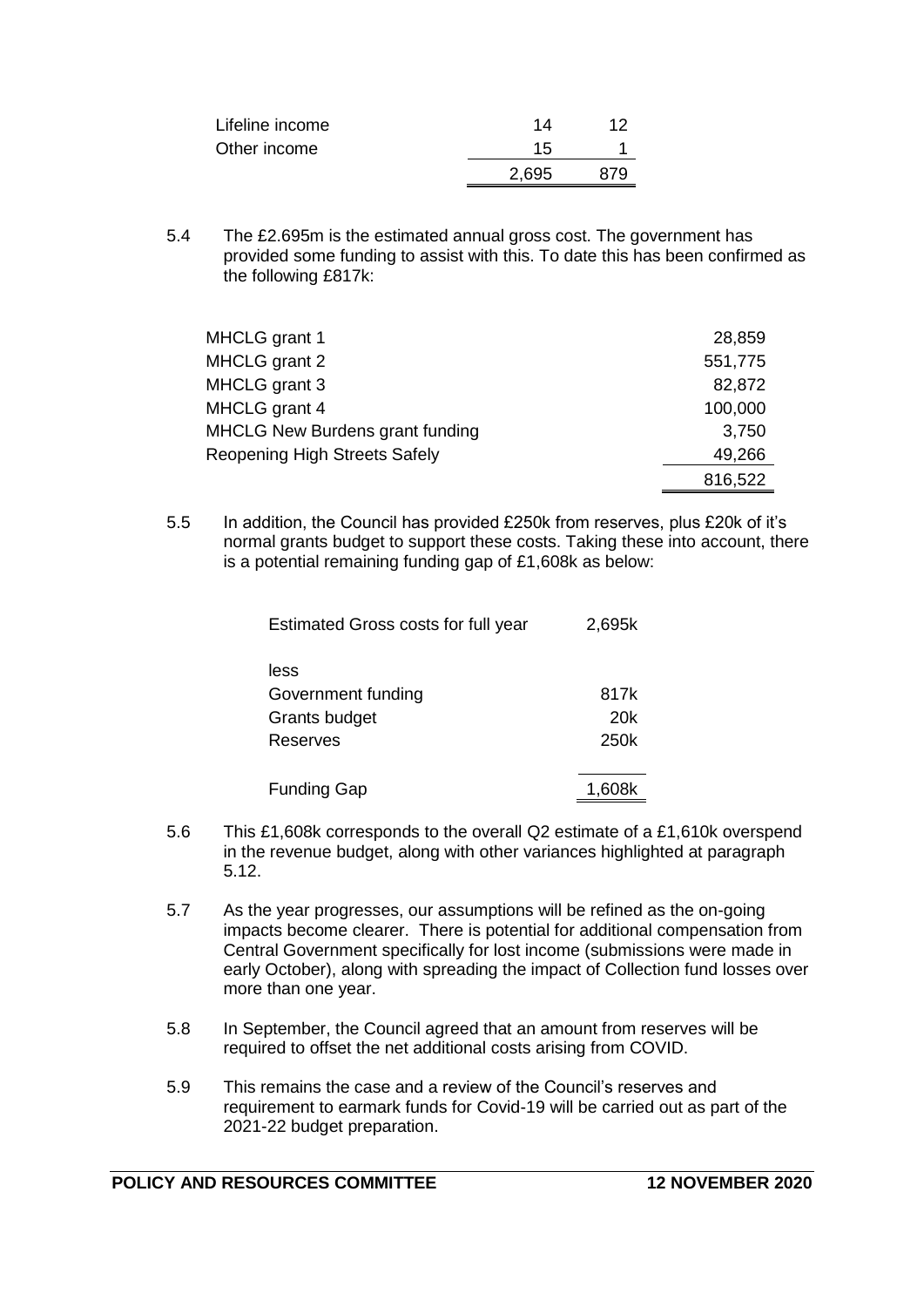- 5.10 Further details of the COVID costs estimated in this financial year are set out below:
	- **Housing including Homelessness, this covers the costs of providing** temporary accommodation.
	- **EXEC** Leisure: this includes a supplier relief payment to current provider
	- Environmental Services: this includes additional staffing costs to ensure Covid-safe working arrangements, additional cleaning costs for public toilets, PPE, Vehicle Hire
	- **Finance and Corporate Costs: includes bank charges due to additional** costs for quick payment to businesses, Initial and ongoing IT costs to enable remote working and delay of savings expected in-year
	- Lost investment income
	- Capital costs: estimate is based on potential increased costs if work is delayed. No costs incurred to date.
	- Other staffing: Customer Services, Senior Revenue officer, additional initial costs. A further contingency for the full year has been estimated, but has not been agreed
	- · PPE
	- Support to Businesses membership of Federation of Small Businesses and COVID grants to local organisations
	- Savings not achieved: this includes planned savings in services such as Pest Control, Catering and Land Charges which have been delayed.
	- **EXEDENT** Community work/shielding: Cost relating to item such as vulnerable customer packs, residents leaflets, business packs, posters and signs.
	- Reopening High Streets safely: this is the amount of grant funded although not yet committed
	- Council Tax Court Costs: No enforcement in year.
	- **Democratic Meetings: additional costs to enable meetings to take** place without public attendance, including live-streaming
	- Other costs: estimate for non-collection of Housing Benefits overpayments due to increased risk of bad debt - based on 20% increase in irrecoverable debt per 3 months; software for new Council Tax Hardship Scheme; costs to ensure the safe re-opening of Ryedale **Markets**
	- Council Tax income lost
	- NNDR income lost
	- Car Park income
	- Planning Application Fees
	- Rental income
	- Pest Control income
	- Waste Collection income
	- Market income
	- Lifeline income
	- Other income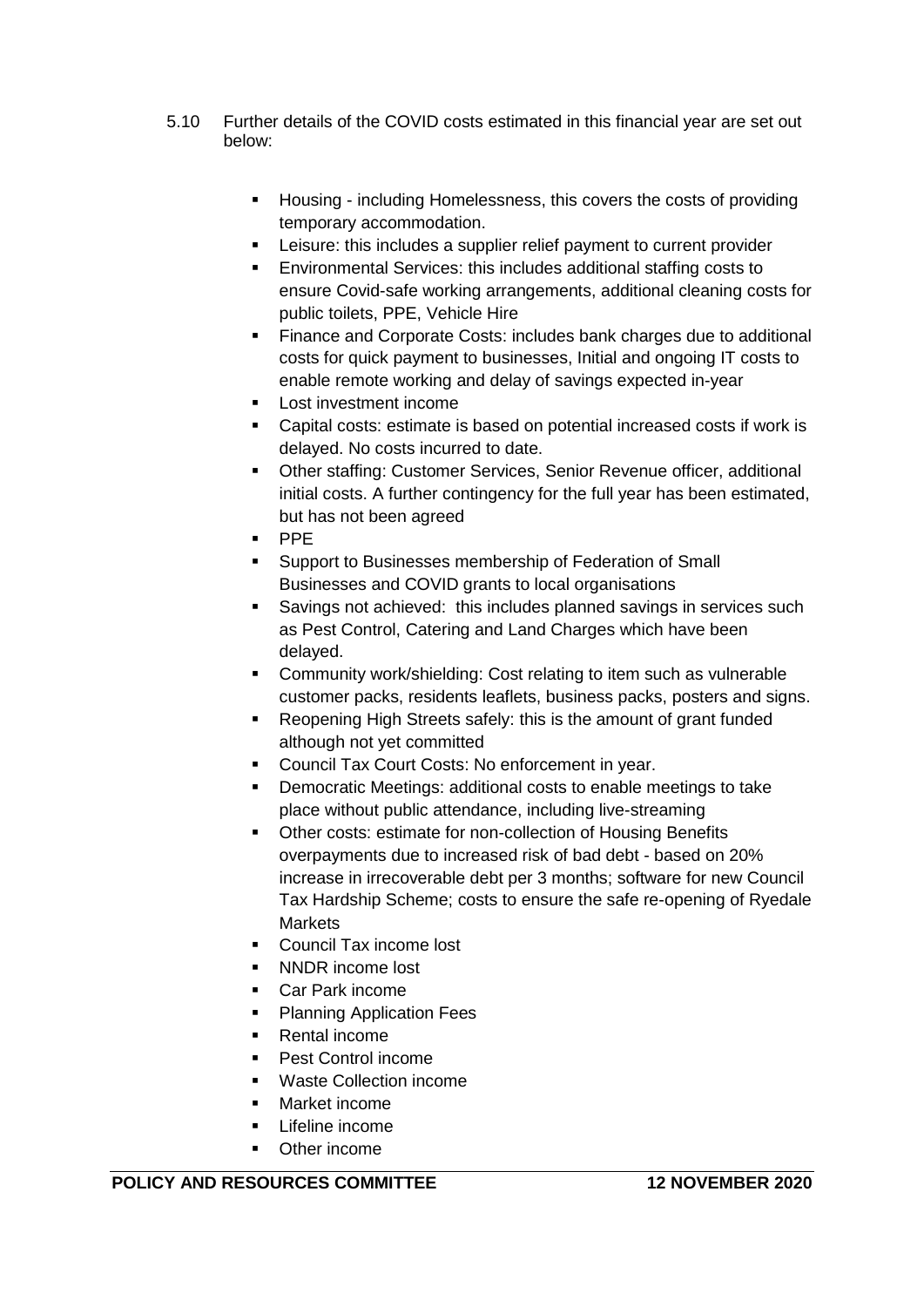5.11 The table below sets out the summary Q2 position, with details of forecast variances included in **Appendix A.**

| General Fund Account - Q2 2020/21        | <b>Budget</b> | <b>Forecast</b> | <b>Variance</b> |
|------------------------------------------|---------------|-----------------|-----------------|
|                                          | £000's        | £000's          | £000's          |
| Net Revenue Budget                       | 8,813         | 10,307          | 1,494           |
| <b>Settlement Funding RSG/NDR</b>        | (4, 351)      | (4,684)         | (334)           |
| <b>Amount to be met from Council Tax</b> | 4,462         | 5,623           | 1,160           |
| Council Tax                              | (4, 429)      | (3,980)         | 449             |
| Collection Fund Deficit                  | (33)          | (33)            |                 |
| Net Revenue Budget (Surplus) / Deficit   | 0             | 1,610           | 1,610           |

## 5.12 The main variances are:

## **Expenditure**

- **All Employee-related costs (excluding consultants).** Additional costs relating measures that have been put in place around Covid-19 activities. The final agreed pay award will add costs of approximately £7.5k above budget.
- **Supplies and Services** The forecast deficit against supplies and services is predominantly in relation to Covid-19.
- **Vehicles and Transport** Additional expenses due to Covid-19 measures are forecast at £35k. Vehicle lease cost are expected to underspend by £100k but this is partially offset by extra repair and hire costs of £40k.
- **Premises related** A forecast overspend of £3k is expected against public conveniences due to Covid-19 requirements. In addition, extra costs of £47k relating to the old Waste Transfer station depot are expected due to delays in vacating the old premises.

## **Income**

- **Fees and Charges** A shortfall of £555k is estimated again, relating to Covid-19, most significantly being from Car Parking, along with Markets, Commercial rents and Planning
- **Housing Benefits –** Due to temporary hold on recovery, it is expected there will be an increase in irrecoverable Housing Benefit overpayments, £17k
- **Investment Income –** A shortfall in investment income of £60k is forecast as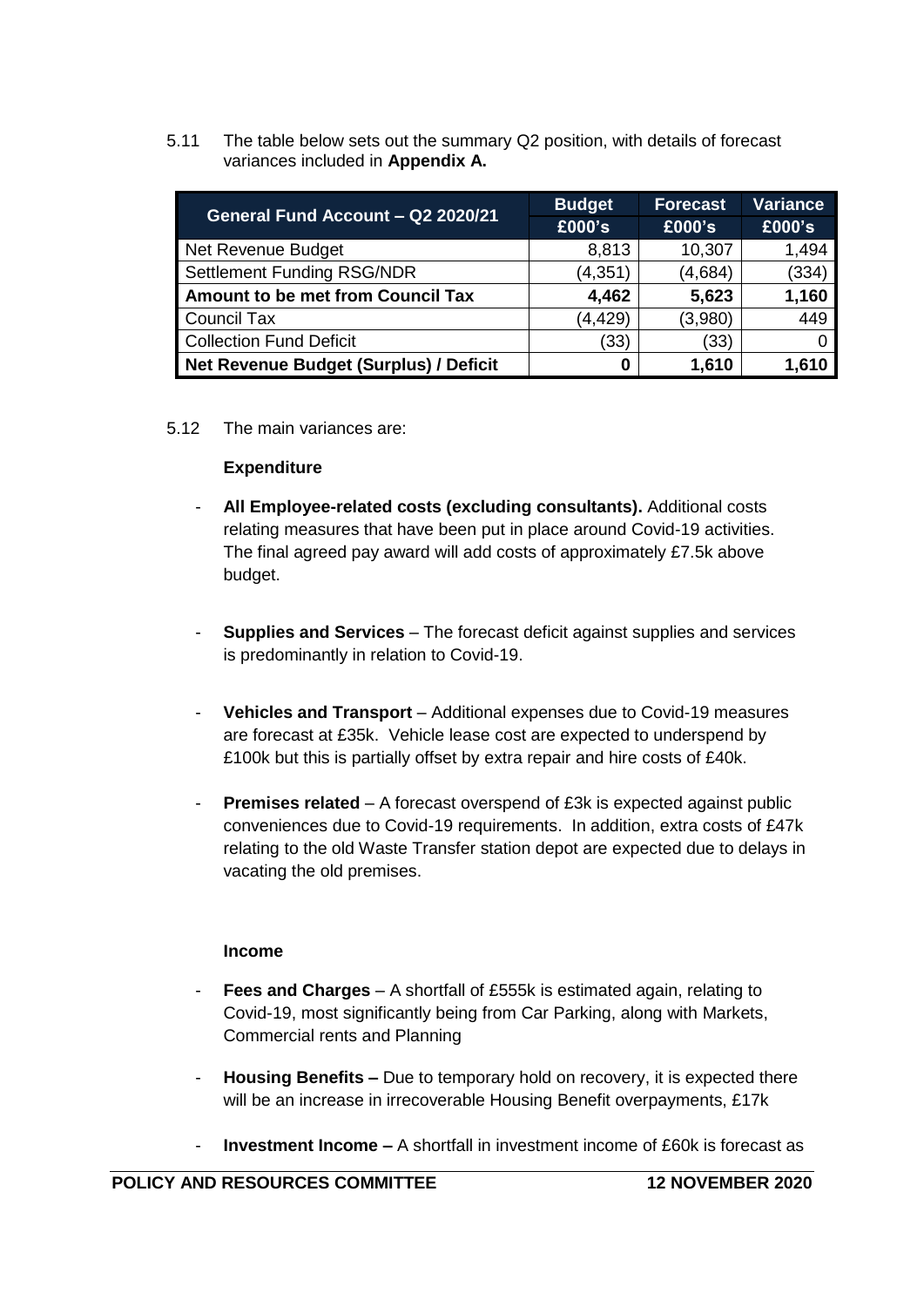a result in a significant fall in the base rate following Covid-19 measures put in place by Central Government.

Waste Collection & Recycling – £102k shortfall due to the combined impact of lost income, primarily in relation to commercial waste collections. This is partially offset by increases in green waste and recycling tonnages resulting from changes in activity during Covid lock-down and expected recovery.

# **Capital Programme**

- 5.13 The current approved programme of £5.353m is forecast to underspend by around £2.3m as at the end of Q2 largely to an assumption that there will be no spending on the Public Services Hub in the current financial year. Elsewhere in the plan there are some higher than anticipated costs in Property condition works, mitigated by savings against programmed costs. As the remainder of the programme progresses, this position will be kept under review. In March 20, council approved in principal repair works to the old waste transfer site, although costs for this are not yet finalised, funding from within the programme will need to be identified.
- 5.15 The latest capital budget includes carry-forwards of £1.3m from 19/20 programme slippage and supplementary estimate for Railway Tavern £731K

| Capital Programme - 2020/21 | <b>Budget</b><br>£000's | <b>Forecast</b><br>£000's | Variance<br>£000's |
|-----------------------------|-------------------------|---------------------------|--------------------|
| <b>Asset Management</b>     | 3,545                   | 1,262                     | (2, 283)           |
| Housing                     | 1,808                   | 1,808                     |                    |
|                             |                         |                           |                    |
| Total Programme             | 5,353                   | 3,070                     | (2, 283)           |

- 5.16 The impact of Covid-19 has created some delays in progressing in year schemes as other priorities have come in to play.
- 5.17 Current forecast spend for the programme is £3.070m, This takes into account a significant underspend on the Public Services Hub but also a projected overspend of £50k relating to works at St Leonards wall where quotes received have come in at around £80k, the additional costs are primarily in relation to the scope of works required. A separate report is being prepared setting out details, and will require approval for additional funds and for the works order to be raised. The programme of work for street lighting has been re-profiled, meaning costs will be front loaded, bringing forward and additional £127k from future years' budgets. Additional costs are offset by removal of the Public Conveniences project from the current programme (£200k), and will be re-addressed as part of future programmed works.
- 5.18 Further details can be found at Appendix B.